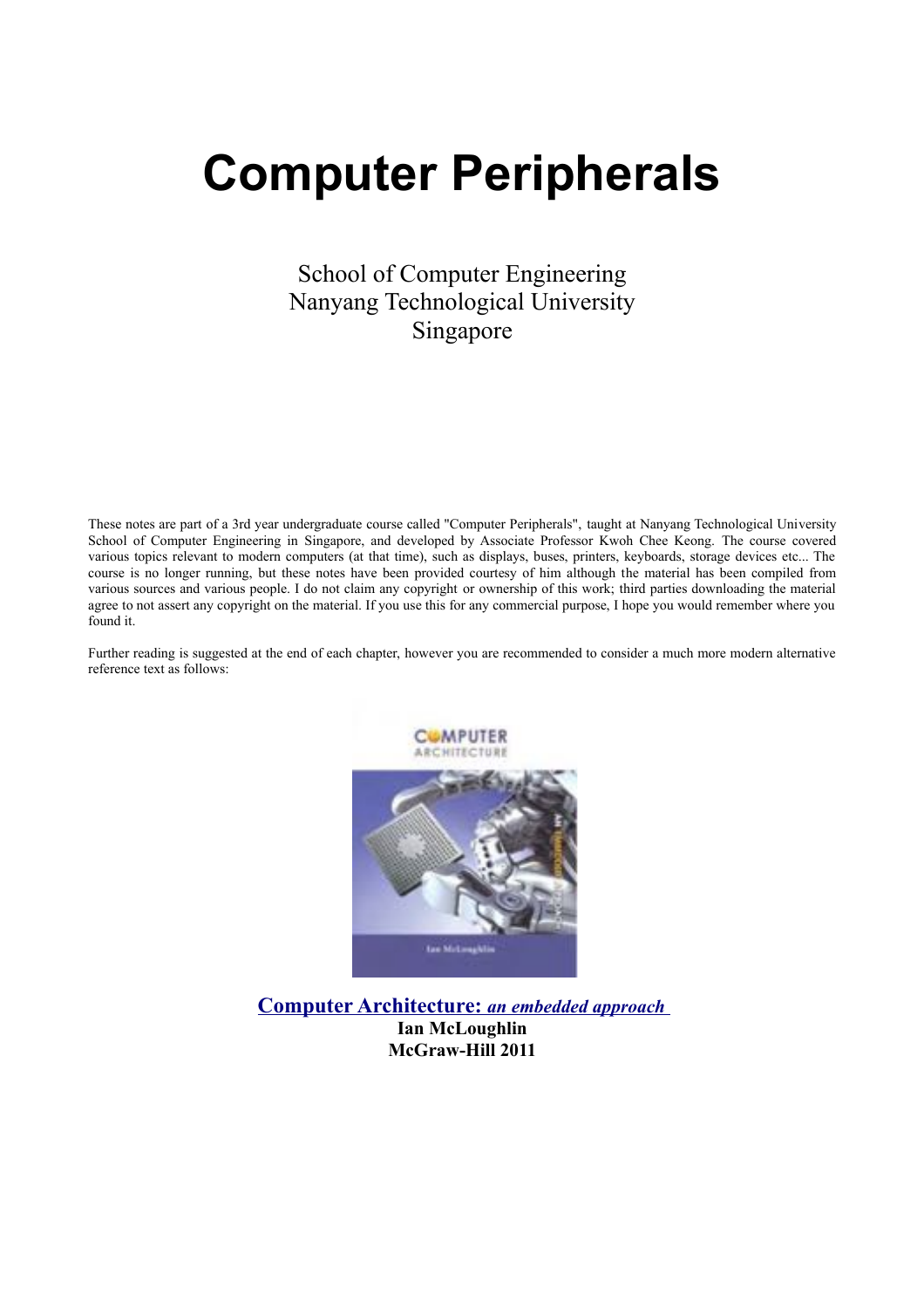# **Chapter 9: Partial Response Maximum Likelihood (PRML)**

## **9.1 Introduction to PRML Detection System**

Recently, researchers from IBM laboratories reported the results of an experiment demonstrating that an areal density of 1 gigabit per square inch could be achieved for the storage and reliable retrieval of digital data on a hard disk system. This many-fold increase in density was achieved using a number of advanced techniques. one of these techniques was a different approach to combating intersymbol interference, sometimes referred to as PRML, using partial-response (PR) signaling with maximum-likelihood (ML) sequence detection.

Instead of keeping the transitions far apart using  $(d,k)$  codes, PRML allows the transitions to be close together, and the read signal, with its resulting intersymbol interference, is equalized to a frequency response known as a class4 partial-response channel. The equalized signal is then detected by a maximum likelihood sequence estimator, i.e., a Viterbi detector. In this chapter, we will give a brief summary of the PR and ML components of this system as they apply to magnetic recording.

When recording density is low, each transition written on the magnetic medium results in a relatively isolated peak of voltage and peak detection method is used to recover written information. However, when PW50 becomes comparable with the channel bit period, the peak detection channel can not provide reliable data detection. In chapter 8 we have discussed the peak detection systems. Superposition of pulses (linear ISI) shifts peaks of read-back signal and increased probability of errors in zero-crossing detector (refer to chapter 8). At the same time, signal amplitude is lowered and errors in the threshold detector part also increase. Whatever tricks are made with peak detection systems, they barely work at PW50/T ratios above one (1).

This means that a different detection principle is needed if the density of recording is to be increased. This new detection method should not be based on voltage peaks, rather it should take into account the fact that signals from adjacent transitions interfere. In other words, the method of detection should be aware of linear ISI in the signal.

PRML is the most popular detection scheme in modern disk drives. PRML is an acronym for Partial Response Maximum Likelihood. This method was originally proposed in the early 70's by a group of IBM researchers. PRML consists of two relatively independent parts: Partial Response (PR) and Maximum Likelihood (ML) detector. In the mean time we can temporarily think of Maximum Likelihood as a magic digital "black box" which improves the error rate of the system compared to usual threshold detectors.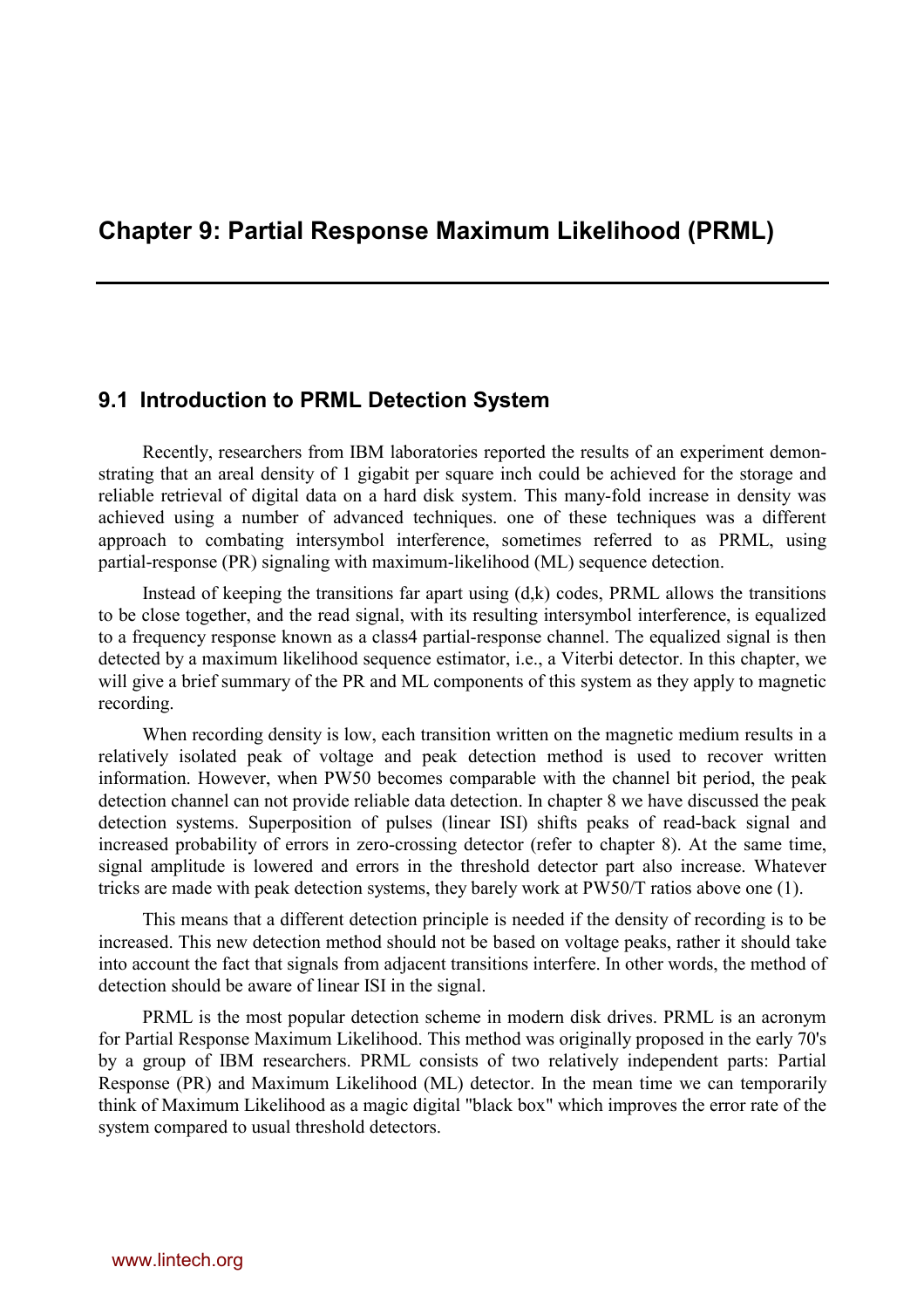## <span id="page-2-0"></span>**9.2 Partial Response (PR) System**

Several partial response channels have been described by various researchers, but one in particular has shown to be suitable for use in high density magnetic recording is the PR Class IV (PR4) channel that is characterised by a D-transfer function of  $(1-D^2)$ . Actually, you can treat it as delay function similar to z-transform.

$$
y(n) = x(n) - x(n-2)
$$



**Figure 0-1: Block diagram of a PR4 channel**

PRML is based on two assumptions:

- The shape of read-back signal from an isolated transition is exactly known and determined.
- The superposition of signals from adjacent transitions is linear.

A block diagram of a typical PRML system is shown in Figure 0-2 Block Diagram of typical PRML system. It is relatively simple and we will now explain how it works.

Analog signal, coming from the magnetic head should have a certain and constant level of amplification. This is done in a variable gain amplifier (VGA). To keep a signal level, VGA gets a control signal from a Clock and Gain recovery system.



**Figure 0-2 Block Diagram of typical PRML system**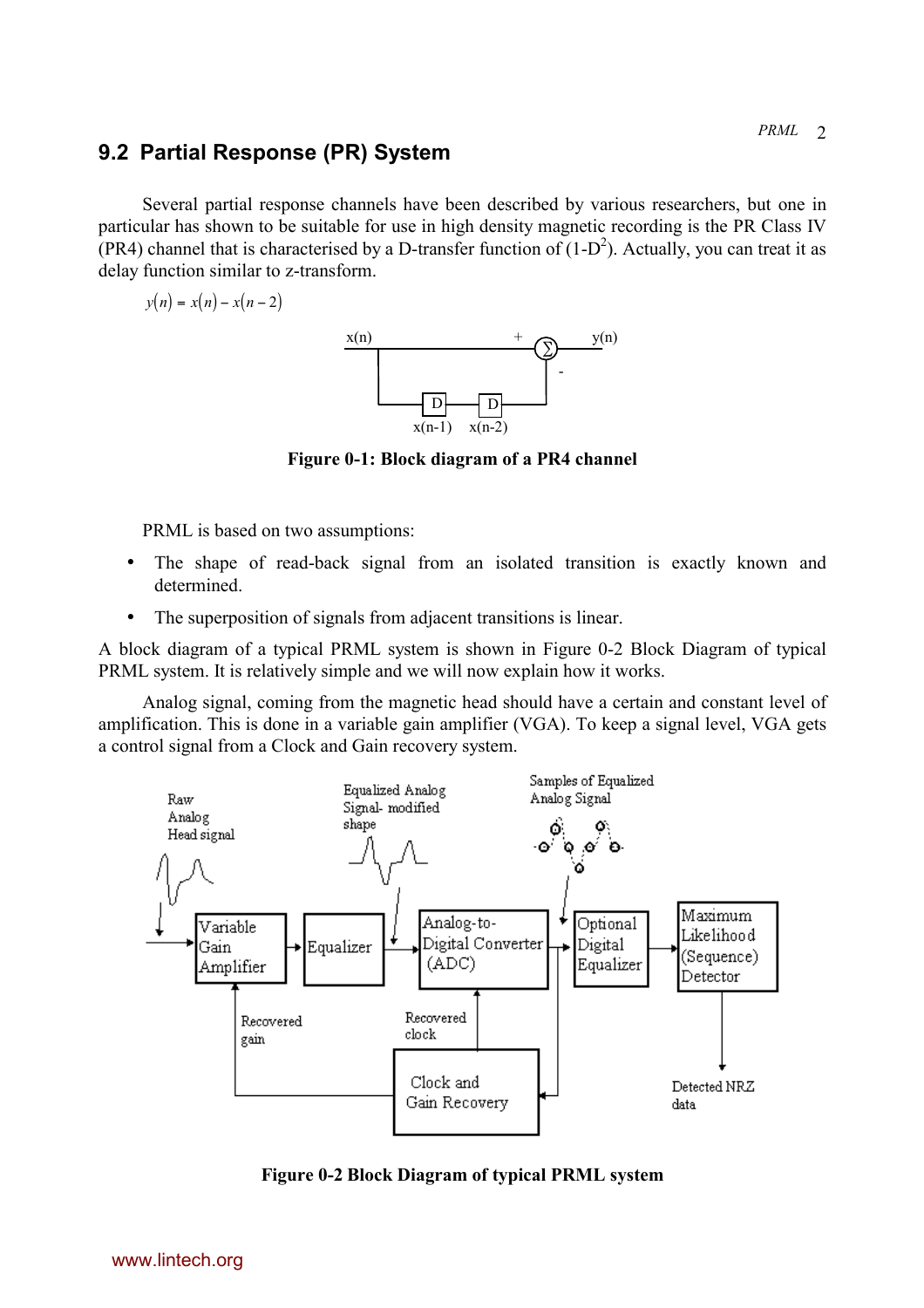The shape of the read-back signal, coming from the head usually has to be modified. In the mean time we can think about this shape modification as adjustment of the pulse width to make it exactly proportional to the distance between transitions. Usually it means that the pulse, resulting from isolated transition, should have relatively flat tails. This shape modification is done by an equalizer. An equalizer is a linear programmable filter having specific frequency response. Analog signal on the equalizer output has a slightly different shape than the unmodified signal coming directly from the magnetic head.

The signal from the equalizer output is sampled by an Analog-to-Digital Converter (ADC). The sampling is initiated by clock signal exactly one time per channel bit period. Frequency and phase of the clock signal is adjusted by a clock recovery system. Signal on the ADC output is a stream of digital samples.

Digital samples are sometimes filtered by an additional digital filter. This second filtering operation can improve the quality of analog equalization.

The samples on the ADC output are used to actually detect the presence of transitions in the read-back signal. If signal quality is good, a simple threshold detector can be used to distinguish between zero signal and transition by comparing sample values to a threshold. However, much better detection quality can be provided by a Maximum Likelihood detector.

Note that no assumption that the signal should contain isolated and relatively narrow peaks was used. We now distinguish between zero signal and transition by looking at the ADC samples of the signal, and these samples are not necessarily taken at the signal peak level.

The most unclear signal transformation in [Figure 0-2](#page-2-0) is equalization. What does it mean that the pulse of voltage should have a pre-determined shape? To answer this question let us consider Class IV partial response, or PR4 system.

The isolated pulse shape in a PR4 system is shown in [Figure 0-3.](#page-4-0)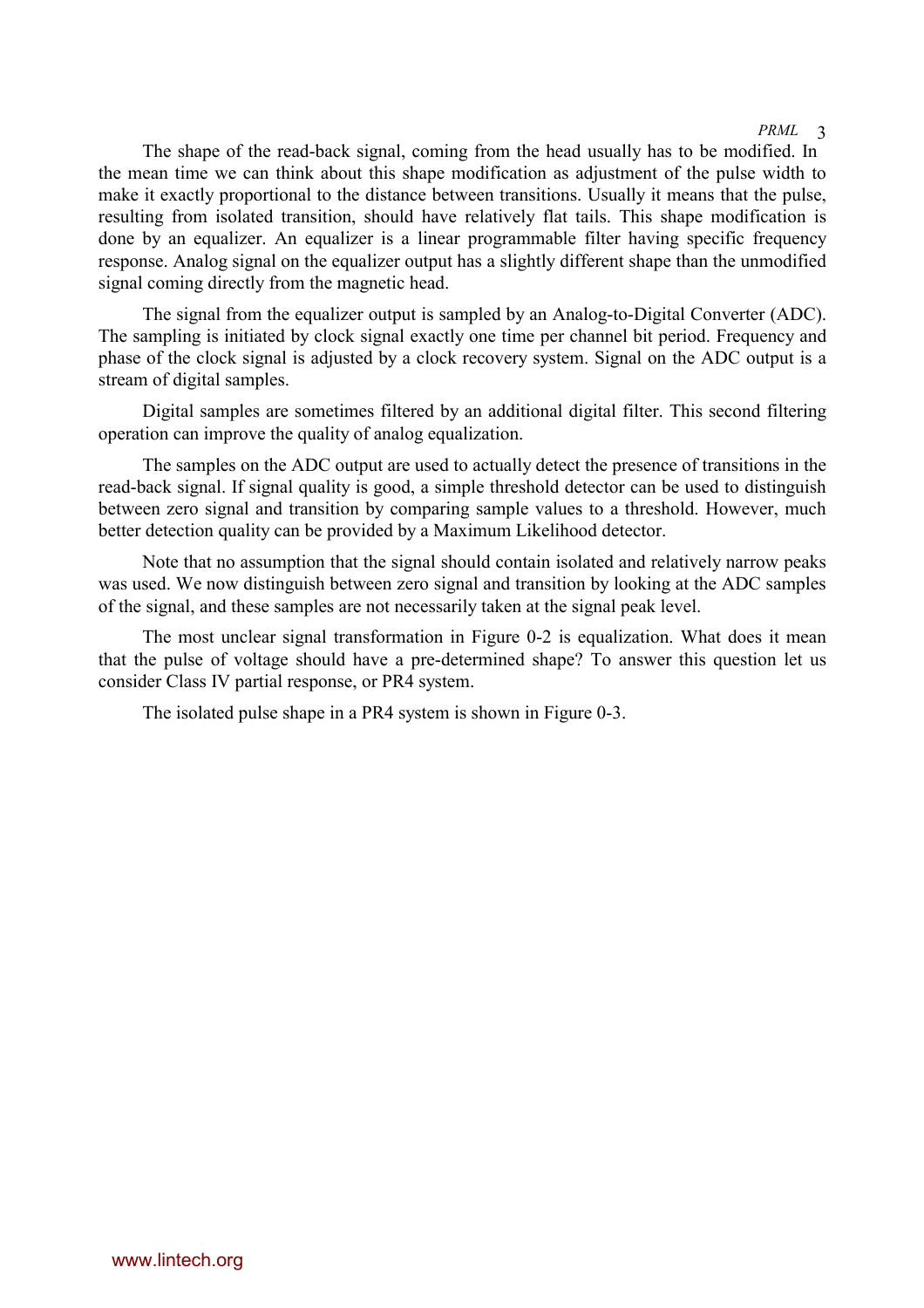<span id="page-4-0"></span>

**Figure 0-3 Shape of Isolated Pulse in PR4 system**

The transition is written at time instant  $t=0$ , where T is the channel bit period. The shape is somewhat strange, it is oscillating and the pulse values at integer number of bit periods before the transition are exactly zeroes. However, at  $t=0$  and at  $t=T$ , i.e. one bit period later, the values of the pulse are equal to "1". The pulse of voltage reaches its peak amplitude of 1.273 at one half of the bit period. That also mean that there is a delay of T/2 for the write current in writing the bit on the magnetic media.

Assume that an isolated transition is written on the medium and the pulse of voltage shown in Figure 0-3 Shape of Isolated Pulse in PR4 systemcomes to the PRML system. The PR4 system requires that the samples of this pulse taken by ADC should correspond to the bit periods. Therefore, samples of the isolated PR4 pulse on the output of ADC will be:

### **00…011000…**

Of course value "1" is used for convenience and in reality it corresponds to some ADC level.

The fact that the isolated transition has two non-zero samples: one at the transition location and one at the next transition location is very important: we assume that if the next transition is written, **the pulses will interfere**.

What happens if we write another transition after the first one? Obviously, we will have superposition between both pulses, usually called a dipulse response as shown in [Figure 0-4.](#page-5-0)

## www.lintech.org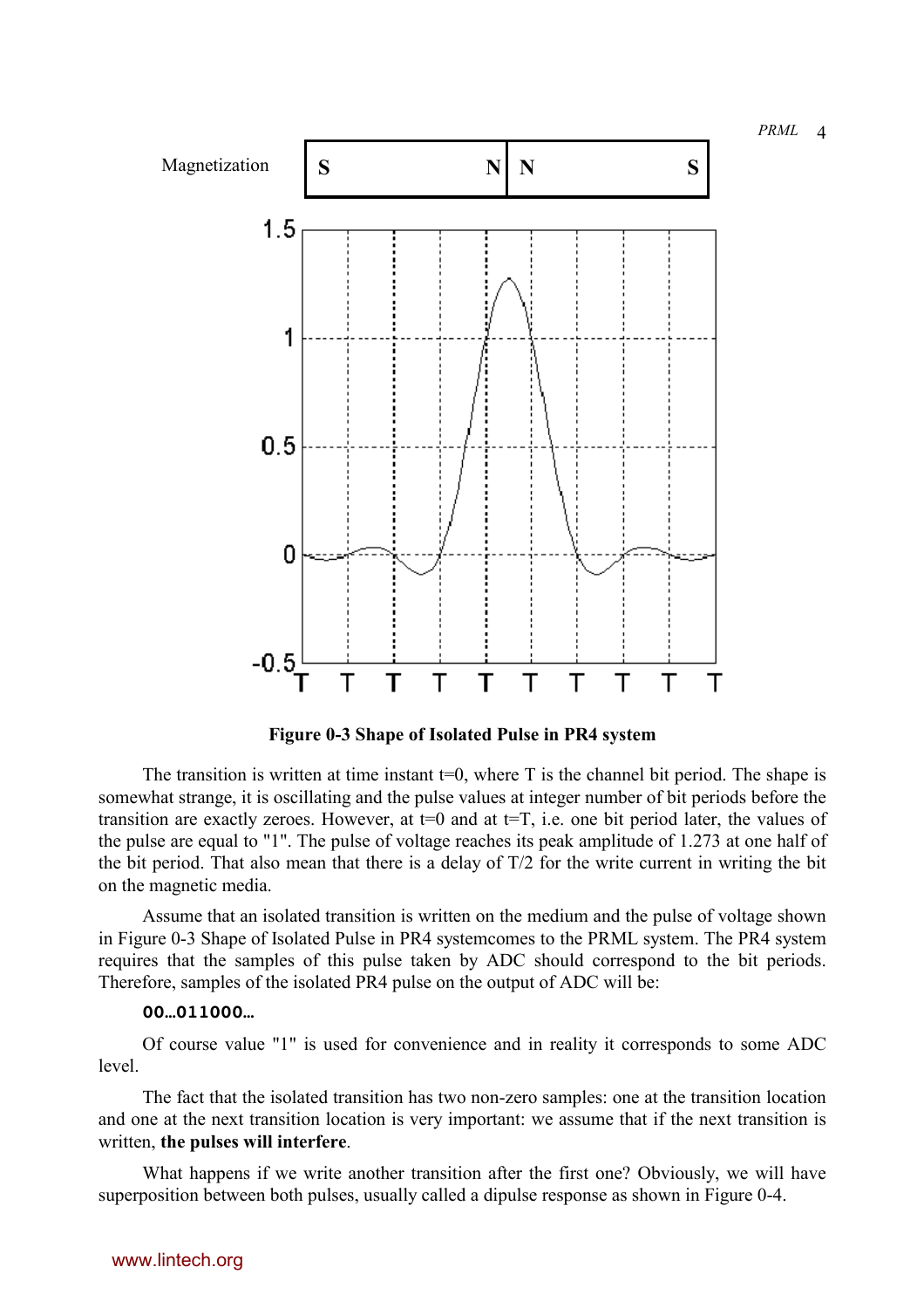<span id="page-5-0"></span>

**Figure 0-4: A dipulse response**

Note that at sample points we have { **...,0,0,1,0,-1,0,0,.....**}.

- **0 0 0 1 1 0 0 0** from the first transition
- **+ 0 0 0 0-1-1 0 0** from the second transition

 **\_\_\_\_\_\_\_\_\_\_\_\_\_\_\_\_ = 0 0 0 1 0-1 0 0**

The PR Class IV (PR4) channel that is characterised by a D-transfer function of  $(1-D^2)$ when we change the polarity of the magnetisation at next sampling interval T. Actually, you can treat it as delay function similar to z-transform, where  $D = z<sup>-1</sup>$ .

$$
Y(D) = X(D)(1 - D2)
$$

*YD XD D* () () <sup>=</sup> ( ) <sup>1</sup><sup>−</sup> <sup>2</sup> (Equation 1)



**Figure 0-5: Block diagram of a PR4 channel**

www.lintech.org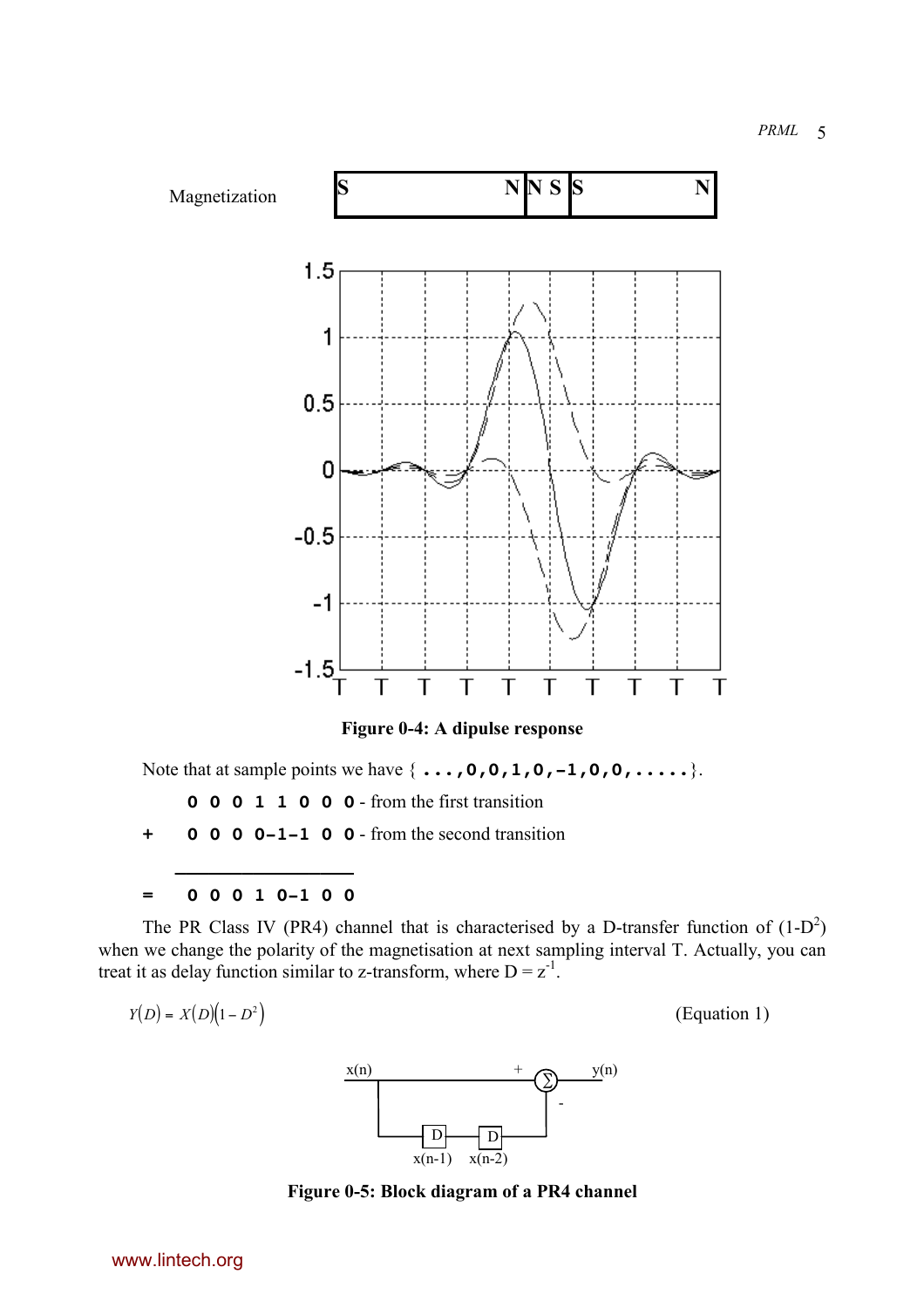What happens if we have three consecutive transitions (tribit)? It is easy to check that the answer is  $\{\ldots, 0, 0, 1, 0, 0, 1, 0, 0, \ldots\}$ . Another useful pattern is "low frequency" where transitions are separated by one clock. Obviously, the sequence of resulting samples is  $\{\ldots, +1, +1, -1, -1, +1, +1, -1, -1, +1, +1, \ldots\}$ .

|  |  |  |  |  |  | <b>0 0 0 1 1 0 0 0 0 0 0 0 -</b> from the first transition     |  |
|--|--|--|--|--|--|----------------------------------------------------------------|--|
|  |  |  |  |  |  | <b>0 0 0 0 0 -1-1 0 0 0 0 0 -</b> from the second transition   |  |
|  |  |  |  |  |  | <b>0 0 0 0 0 0 1 1 0 0 0</b> - from the third transition       |  |
|  |  |  |  |  |  | $\bullet$ 0 0 0 0 0 0 0 0 0 -1-1 0- from the fourth transition |  |
|  |  |  |  |  |  |                                                                |  |
|  |  |  |  |  |  | $0\; 0\; 0\; 1\; 1-1-1\; 1\; 1-1-1\; 0\; 0$                    |  |

Now it is clear, that having the sequence of samples from the ADC output, we can easily reconstruct any pattern which was written on the medium. The current value of the pattern *P(k)* in NRZ form (i.e. 1 and 0 means different medium magnetisation), is reconstructed from the current sample y*(k)* simply as:

$$
x(k)=y(k)+x(k-2)
$$
 (Equation 2)

Let us consider how  $x(k)=y(k)+x(k-2)$  (Equation 2 applies to an isolated transition.

| NRZ magnetization of medium is:                               |  |  |  |  |  | 00001111111           |             |
|---------------------------------------------------------------|--|--|--|--|--|-----------------------|-------------|
| Samples of PRML system:                                       |  |  |  |  |  | 000001100000          |             |
| Recovered NRZ data will be:                                   |  |  |  |  |  |                       | 00001111111 |
| Now let us consider a tribit - three consecutive transitions. |  |  |  |  |  |                       |             |
| NRZ magnetization of medium is:                               |  |  |  |  |  | 0 0 0 0 1 0 1 1 1 1 1 |             |
| Samples of PRML system:                                       |  |  |  |  |  | 00001001000           |             |
| Recovered NRZ data will be:                                   |  |  |  |  |  |                       | 00001011111 |

This last example is especially interesting: the second pulse in the tribit has zero samples, it is almost completely suppressed by the first and the third transitions due to linear superposition! However we can easily recover the data based on the samples.

This is the main principle of PRML: we are no longer afraid of linear ISI. Once the pulses can be reduced to some "standard" shape, the data pattern is easily recovered because superposition of signals from adjacent transitions is known. In our example, we know that sample "1" is suppressed by "-1" if the next transition is written etc.

It is easy to check that all possible linear superpositions of the samples result in only three possible values:  $\{-1, 0, +1\}$ . A positive pulse of voltage is always followed by a negative pulse and vice versa. Therefore, a sample with a value of 2 can not be generated by any linear superposition and ADC output will consist of only three distinct levels:  $\{-1, 0, +1\}$ .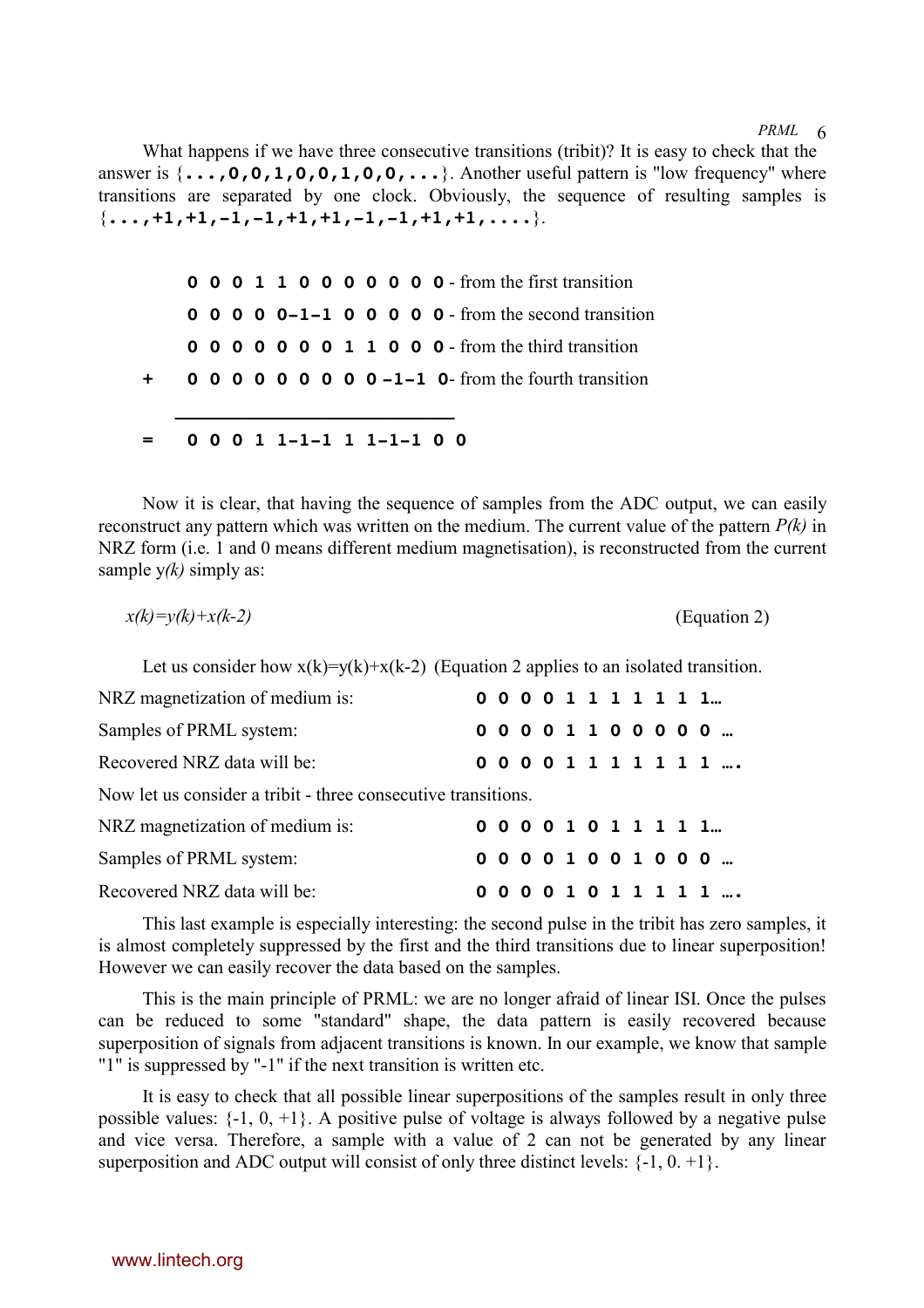For a PR4 system we may look at the output of A[DC on Figu](#page-2-0)re 0-2 and analyze a sequence of samples. If all parts of the PRML system are working properly (i.e. the equalization, gain and timing recovery are correct and the signal is noise-free), the ADC samples should take only nominal values (such as  $\{-1,0,+1\}$  for PR4 system). Noise, wrong equalization, jitter etc. distort these sample values.

A simple way to characterize the sample quality is to build their histogram (also known as sample values distribution). A histogram is a function which corresponds to the number of samples having a particular value. If a sufficiently large number of samples is taken, we will be able to see the histograms shown in Figure 0-6. The left picture is obtained for a PR4 system with good quality. Three distinct peaks corresponding to levels  $\{-1,0,+1\}$  are clearly seen. The right picture has poor quality: distributions of samples overlap, i.e. in some cases zero samples look like +1 or -1 samples and vice versa.



**Figure 0-6:Sample Value Distributions for good (left) and poor (right) PRML signal quality.**

If histograms of samples overlap similar to those shown, the ML detector will greatly improve the situation. The typical gain of an ML detector over a simple comparator is about three or more orders of magnitude in error rate. While it is possible that the Maximum Likelihood detector will still be able to decode the pattern in a case of strongly overlapping samples, the probability of errors is increased and, obviously, non-overlapping histograms are always better.

## **9.3 Maximum Likelihood Detector**

To explain why ML detection is used, we must first look at the possible misclassification of a simple threshold detector.

As we remember, samples on the output of ADC ideally have a small number of levels, such as  $\{-1,0,+1\}$  for the PR4 system. Evidently, a threshold detector could be set to classify a current sample value comparing it to an amplitude threshold, e.g. if sample  $> 0.5$  then sample  $=$ 1, if sample  $\le$  -0.5 then sample = -1, if  $|{\rm sample}| \le 0.5$  then sample = 0. Imagine that we are looking at a stream of noisy samples :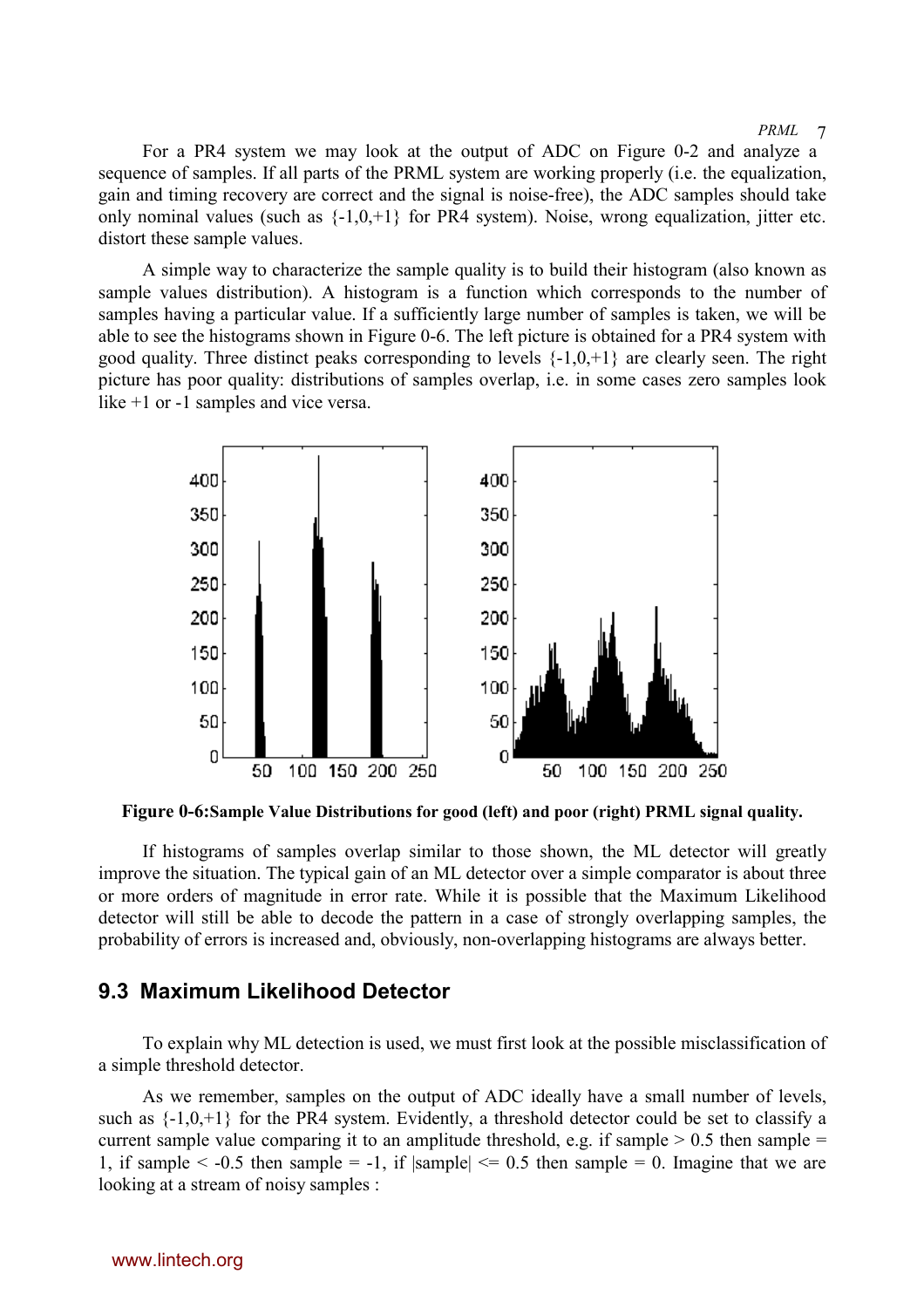#### **0.8 0.3 -0.7 -0.2 0.6 0.9 1.1 0.2**

For this sequence of samples, the threshold detector output would be:

#### **1 0 -1 0 1 1 1 0**

If we look at these values, we notice a strange sequence of three "ones" in the row. This sequence of three "ones" can not exist! Indeed, "11" always means an isolated transition. The next transition should be of opposite polarity, therefore the only possible combinations are "011", "110", "-111", etc.

The Threshold detector knows nothing about the previous and subsequent samples and compares each sample with the threshold. An ML detector is smarter. It "knows" that "111" is a forbidden sequence of samples and tries to decide which was the most probable data pattern which caused this sequence of samples.

It is easy to propose several close allowable sequences:

{**1 0 -1 0 1 1 0 0**} or {**1 0 -1 0 0 1 1 0**} or {**1 0 -1 0 0 0 1 1**}. Which one is the most probable? Let us look at these sequences again: **0.8 0.3 -0.7 -0.2 0.6 0.9 1.1 0.2** Samples ------------------------------------------ 1 0 -1 0 1 1 0 0 Sequence #1 **1 0 -1 0 0 1 1 0 Sequence #2** 1 0 -1 0 0 0 1 1 Sequence #3 y(n) 0.8 0.3 -0.7 -0.2 0.6 0.9 1.1 0.2 sum of sq y1(n) 1 0 -1 0 1 1 0 0 x(n) 1 0 0 0 1 1 1 1 0.04 0.09 0.09 0.04 0.16 0.01 1.21 0.04 1.68 1.296 **y2(n) 1 0 -1 0 0 1 1 0 x(n) 1 0 0 0 0 1 1 1 0.04 0.09 0.09 0.04 0.36 0.01 0.01 0.04 0.68 0.825** y3(n) 1 0 -1 0 0 0 1 1 x(n) 1 0 0 0 0 0 1 1 0.04 0.09 0.09 0.04 0.36 0.81 0.01 0.64 2.08 1.442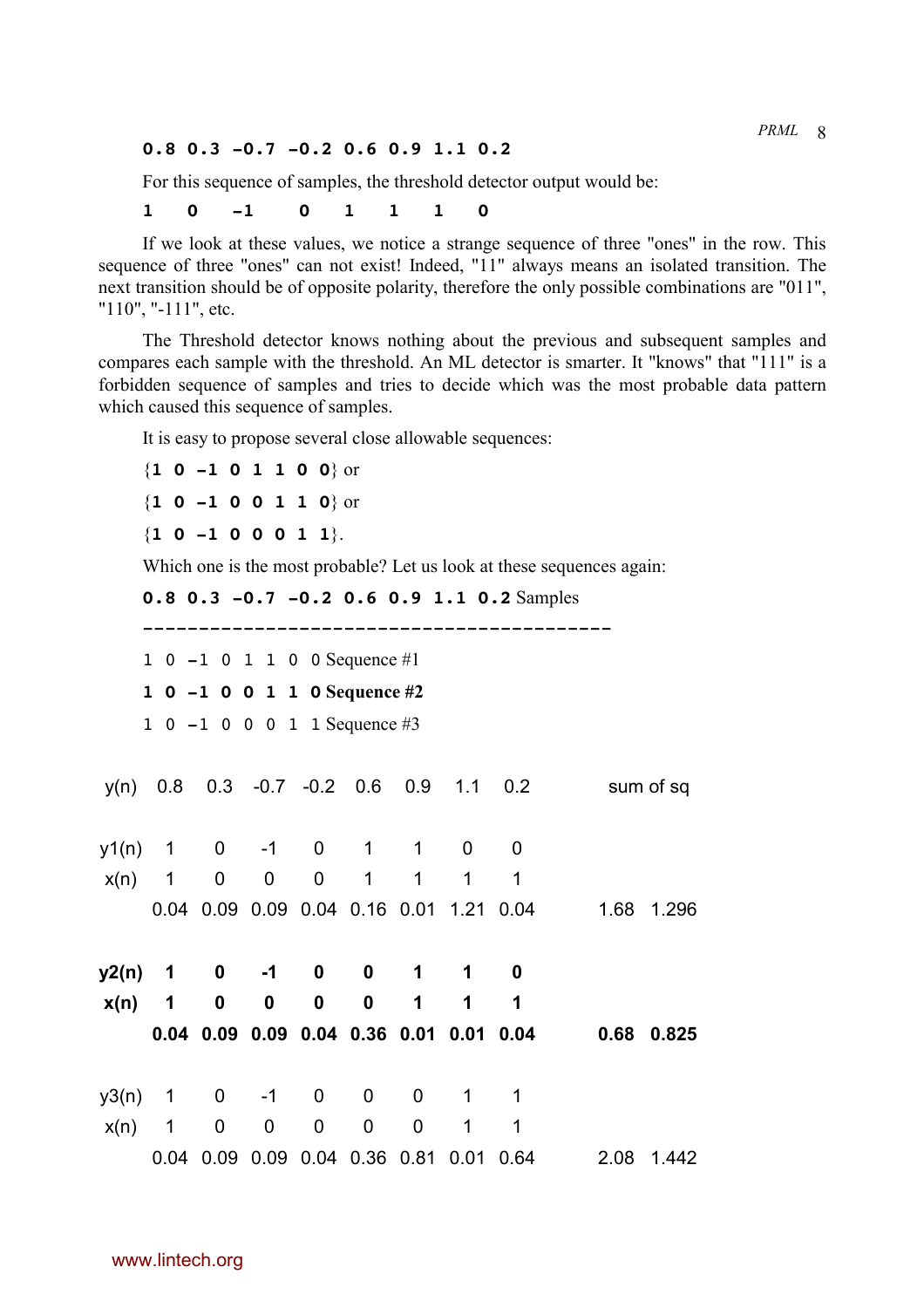|                          |  |  |  | $y4(n)$ 1 0 -1 0 1 1 -1 -1              |  |            |
|--------------------------|--|--|--|-----------------------------------------|--|------------|
|                          |  |  |  | $x(n)$ 1 0 0 0 1 1 0 0                  |  |            |
|                          |  |  |  | 0.04 0.09 0.09 0.04 0.16 0.01 4.41 1.44 |  | 6.28 2.506 |
|                          |  |  |  |                                         |  |            |
| $y5(n)$ 1 0 -1 0 0 1 0 0 |  |  |  |                                         |  |            |
|                          |  |  |  | $x(n)$ 1 0 0 0 0 1 0 1                  |  |            |
|                          |  |  |  | 0.04 0.09 0.09 0.04 0.36 0.01 1.21 0.04 |  | 1.88 1.371 |

Sequence #1 assumes that 0.6 and 0.9 values are "1" and 1.1 value is "0" which does not look very probable. Sequence #2 assumes that 0.6 is in fact "0" while 0.9 and 1.1 are "1". Sequence #3 assumes that 0.6 and 0.9 are "0" and 1.1 and 0.2 are "1". Obviously, Sequence #2 is the most reasonable assumption. We can verify it by calculating the Sum-of-Squared Error (SSE) between samples *s(k)* and assumed sequence *b(k)*:

$$
SSE = \sqrt{\sum_{k=1}^{N} (s(k) - b(k))^2}
$$
 (Equation 3)

Sequence  $#1$ : SSE = 1.2961

**Sequence #2: SSE = 0.8246**

Sequence  $#3$ : SSE = 1.4422

As seen, Sequence #2 is the closest to the original samples sequence and at the same time satisfies our constraints. In other words, this sequence is the most likely among other candidate sequences.

This simple example demonstrates the principles of ML detection:

Decisions are made based on a sequence of samples, instead of one current sample. For each sequence of samples a list of allowable sequences is generated. Each of the allowable sequences is compared with the received sequence and SSE (or any other distance function) is calculated.

The sequence having the minimum distance (maximum likelihood) is selected to be the result of the detection.

Decisions of the ML detector are always done with some delay.

Of course, practical realisation of the described ML detector is difficult. We do not know how to choose the sequence length. If we start from the first sample and analyse all possible sequences, after each additional sample, the number of possible combinations which should be analysed grows exponentially. Another problem is that detection should be done in real time together with the rate of incoming samples and delays should be small enough to avoid overflow. The solution to these problems was found by A.Viterbi in 1967. Fascinating features of the Viterbi algorithm are that it is equivalent to full-blown Maximum Likelihood detection and that it can be realized in real time using moderately complex hardware.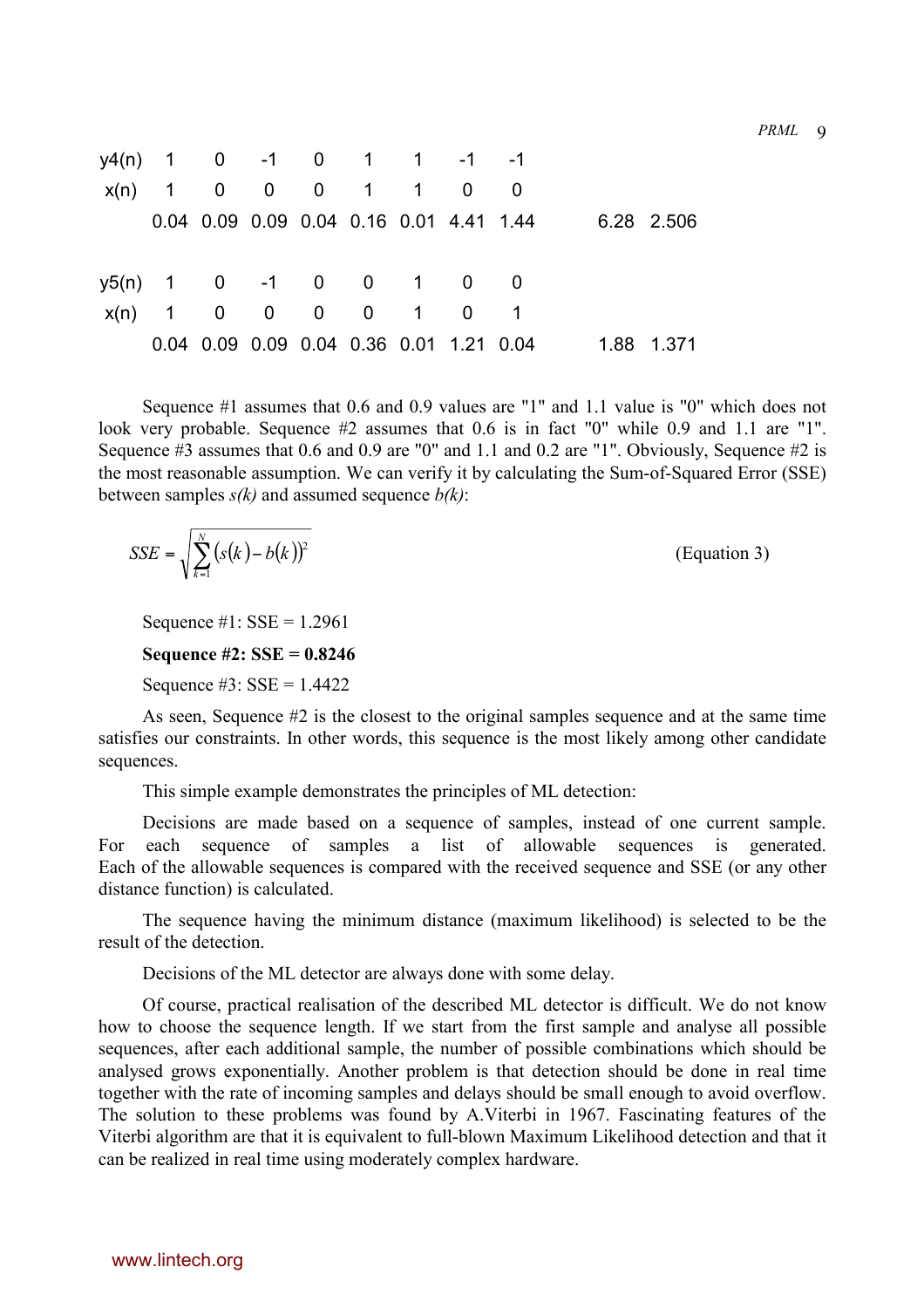What should be stressed here is that the Viterbi algorithm is only (although smart and ingenious) a practical realisation of the Maximum Likelihood detection principle which opened the way for effective real-time data detection. For a while we can think about the ML detector as a "black box" accepting ADC samples and providing decoded data on its output.

## **9.4 Ideal PR4 signal**

**Sampling theorem** states that any analog band-limited signal having frequencies only below a highest frequency *f max* can be uniquely recovered from its discrete samples taken with sampling interval  $T\frac{1}{2} f_{max}$ . In other words, if a band-limited signal is sampled with a sampling period of at least 1/2 *f max* or smaller, the information content of the signal is not lost.

Now we also can construct the origin of the isolated pulse shape shown in [Figure 0-3 Shape](#page-4-0) [of Isolated Pulse in PR4 system.](#page-4-0) Since the PRML system has a bandwidth of 1/2T, the only bandlimited function which is represented by samples "…0110…" is the response of the ideal lowpass filter on this sample sequence. Each "1" sample on the channel output will result in  $sin(x)/x$ type function and, therefore, the ideal isolated pulse for PR4 system is given by:

| $\mathbf{\tau}$<br>$\pi$<br>πt<br>$\cdot$<br>$\cdot$<br>sın<br>sin<br>$\sim$<br>m<br>st t<br>$\mathbf{r}$<br>πt<br>$\pi$ $t$<br>$\overline{\phantom{a}}$<br>$\tau$<br>$\mathbf{u}$ | (Equation 4) |
|------------------------------------------------------------------------------------------------------------------------------------------------------------------------------------|--------------|
|------------------------------------------------------------------------------------------------------------------------------------------------------------------------------------|--------------|

Note that if the bandwidth of the channel is larger than 1/2T we can find different shapes of isolated pulses satisfying our criteria (as an extreme example of almost infinite bandwidth this shape could even be a rectangular pulse given by the same samples  $\{...0,0,1,1,0,0,...\}$ .

Let us now calculate the frequency response of the PR4 channel. As is well known, the frequency response is the Fourier transform of the channel impulse reaction. Our isolated pulse is called "step response" of the PR4 channel, or reaction to a "step" of magnetisation. Using NRZ notation for channel input, this step is described by a sequence

000001111111… A derivative of the step reaction will be given by …00010000. In other words, it represents localised change of magnetisation or a dipulse. Therefore, we have to samples of  $\{...10-1...\}$  as before.

# **9.5 Partial Response Polynomials. EPR4 and E2 PR4 Systems**

Different partial response schemes are often described using polynomials. These polynomials historically came from discrete signal processing terminology.

Let us describe an input data pattern in NRZ terms, i.e. "0" stands for one particular direction of medium magnetisation and "1" for another. The data pattern is given by the sequence of bits *ak* .When a magnetic head reads the signal, it responds only to changes of magnetisation, i.e. it differentiates the signal.

The differentiating function of the head can be described if we introduce a "delay operator" *D*, given by *D*  $a_k = a_{k-1}$ . Obviously, the head acts on the NRZ pattern as  $(1-D)a_k = a_k - a_{k-1}$ . The operator given by *(1-D)* will result in +1 or -1 samples, depending on the direction of the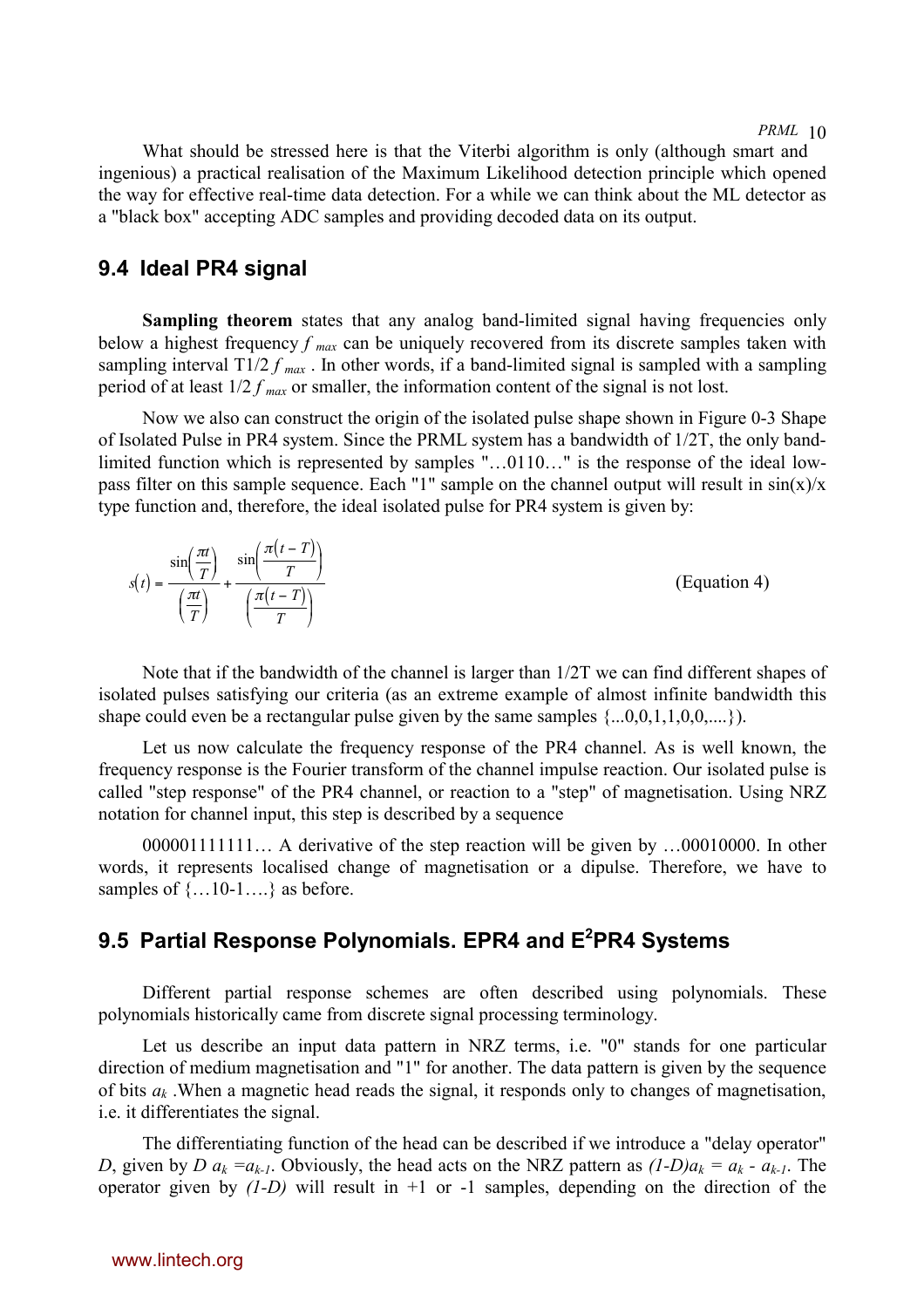magnetisation change. Operator *(1-D)* is the simplest polynomial, corresponding to generating positive or negative samples.

In a PR4 system each pulse of voltage has 2 samples. In other words, if a transition of magnetisation occurs, it results in a sample equal to "1" at the transition location and another sample at the next sample period. This is equivalent to "spreading" or delaying and adding the current sample, given by operator  $(I+D)$ . Indeed, if  $a_k = 1$ , the operator  $(I+D)$   $a_k$  will result in sequence "1,1". Therefore, a PR4 system in polynomial terms is described as *(1-D)(1+D) = 1-*  $D^2$ , where operator  $D^2$  is the result of a product *DD* and delays the current sample two bit periods.

If we discard the differentiating part of the polynomial given by *(1-D)* and look only at  $(1+D)$  we will get the samples of the isolated pulse:  $\{1,1\}$ . In other words, the term  $(1+D)$ determines how the transition samples are "spread" over the neighbouring bit periods. Partial Response 4 is a particular case of more general family of PR polynomials, given by the general equation:

$$
(1-D)(1+D)^n
$$
 (Equation 5)

PR4 corresponds to n=1. If we set n=2 the samples of the isolated pulse will be given by the term  $(I+D)^2 = I+2D+D^2$  which corresponds to (1,2,1). This type of PRML is called "Extended Partial Response 4" or EPR4. When  $n=3$ , the polynomial is given by  $(I+D)^3$  =  $1+3D+3D^2 + D^3$  and the isolated pulse has samples  $\{1,3,3,1\}$ . This type of partial response is called  $E^2$ PR4.

The following Table 0-1 summarizes different PRML schemes used in magnetic recording.

| <b>{PRIV</b><br>ATE}Name | Polynomial     | <b>Isolated Pulse Samples</b> |
|--------------------------|----------------|-------------------------------|
| PR4                      | $(1-D)(1+D)$   | 0110                          |
| EPR4                     | $(1-D)(1+D)^2$ | 01210                         |
| $E^2$ PR4                | $(1-D)(1+D)^3$ | 013310                        |

**Table 0-1: different PRML schemes used in magnetic recording**

As we see from this table, isolated pulses become wider: EPR4 pulse extends over 3 bit periods and  $E^2PR4$  pulse over 4 bit periods. This means that the transition in an  $E^2PR4$  system will be "felt" by the next 3 transitions in the pattern.

Of course, the value of samples "2" or "3" are imaginary. Further in this text we will always normalise the isolated pulse amplitude to "1". Using this notation, an EPR4 pulse has sample values  $\{...,0,1/2,1,1/2,0,...\}$  and is shown in [Figure 0-7: Isolated pulse for EPR4 system.](#page-12-0)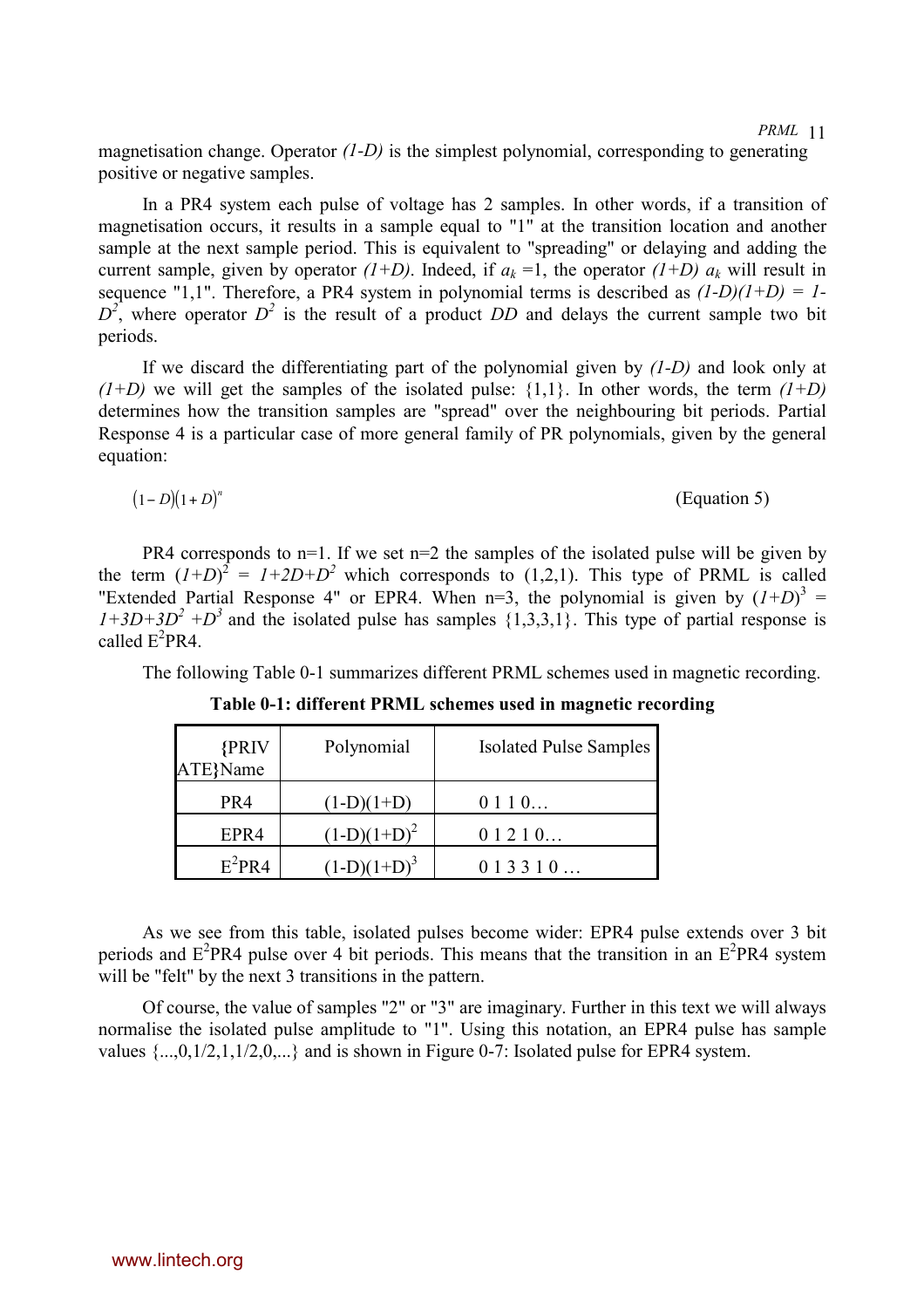<span id="page-12-0"></span>

**Figure 0-7: Isolated pulse for EPR4 system**

Again, this analogue pulse shape is obtained assuming that the channel bandwidth is limited by 1/2T. In this case each sample generates  $sinc(x) = sin(x)/x$  function where  $x=t/T$  and the isolated pulse shape is obtained by delaying and adding the corresponding sinc functions with the weights  $(1/2,1,1/2)$ . The superposition of pulses for EPR4 results in 5 PRML sampling levels:  $\{-\}$  $1,-1/2,0,1/2,1$ .

The EPR4 system is used both with (8/9) encoding and with (1,7) code (using NRZI modulation). A dipulse response for EPR4 system is given by:

d=0 constraint:

|           |  | 0 $\frac{1}{2}$ 1 $\frac{1}{2}$ 0 |                                                                   |  |
|-----------|--|-----------------------------------|-------------------------------------------------------------------|--|
| $\ddot{}$ |  |                                   | 0 $-\frac{1}{2}$ -1 $-\frac{1}{2}$ 0                              |  |
|           |  |                                   |                                                                   |  |
|           |  |                                   | $= 0$ $\frac{1}{2}$ $\frac{1}{2}$ $-\frac{1}{2}$ $-\frac{1}{2}$ 0 |  |

with d=1 constraint EPR4 dipulse :

 **0 ½ 1 ½ 0 + 0 0 -½ -1 -½ 0**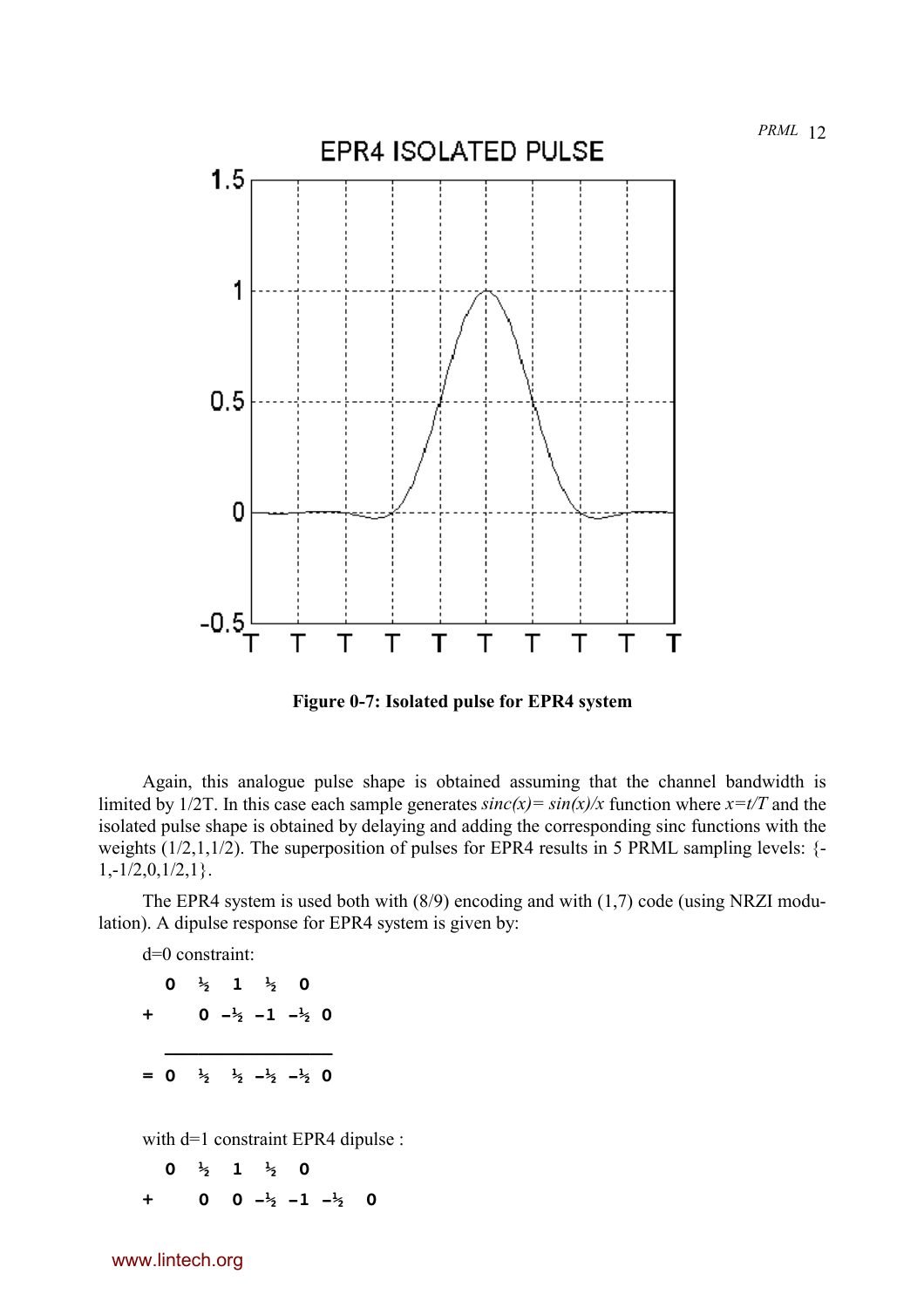<span id="page-13-0"></span>*PRML* <sup>13</sup> **\_\_\_\_\_\_\_\_\_\_\_\_\_\_\_\_\_\_\_\_**

 $= 0 \frac{1}{2}$  1 0  $-1 \frac{1}{2}$  0

E2PR4 isolated pulse samples are: {**...,0,1/3,1,1,1/3,0,....**}. The shape of this pulse is shown in Figure 0-8: Isolated pulse shape for E2PR4 system.



**Figure 0-8: Isolated pulse shape for E2PR4 system**

There are 7 possible sample levels in an E2PR4 system:  $\{-1,-2/3, 1/3, 0, 1/3, 2/3, 1$ 

An E2PR4 system is usually used with (1,7) encoding (using NRZI modulation). A dipulse for an E2PR4 system and (1,7) code is given by:

| $0 \t1/3 \t1 \t1 \t1/3 \t0 \t0$              |  |  |  |
|----------------------------------------------|--|--|--|
| $+$ 0 0 -1/3 -1 -1 -1/3 0                    |  |  |  |
|                                              |  |  |  |
| $= 0 \t1/3 \t1 \t2/3 \t-2/3 \t-1 \t-1/3 \t0$ |  |  |  |

What are the advantages of using higher order PRML systems?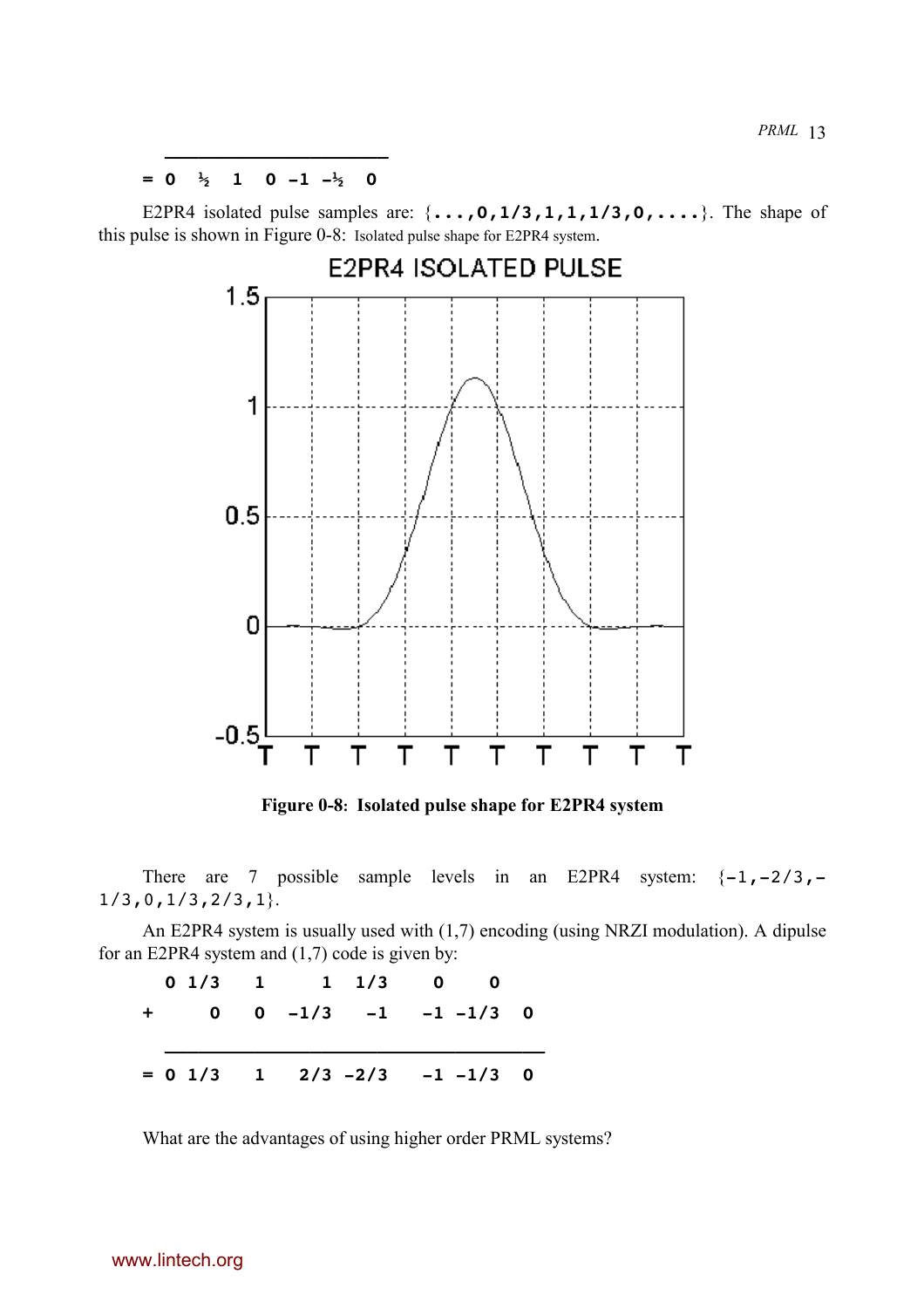One advantage is obvious: we have more samples per clock period, therefore we can increase the recording density. In other words, if the pulse width is kept the same, the relative channel bit period can be increased.

Another, less obvious advantage, is that the shapes of the pulses shown in [Figure 0-7:](#page-12-0) [Isolated pulse for EPR4 system](#page-12-0) and [Figure 0-8: Isolated pulse shape for E2PR4 system](#page-13-0) are more "natural" and smooth compared to the PR4 isolated pulse. EPR4 and E2PR4 pulses have less oscillations and their bottom part is more extended. The peak of spectral density lies at 1/4T frequency for PR4 pulse (the center of the bandwidth range) and shifts to lower frequencies for EPR4 and E2PR4 pulses. These lower frequency spectrum distributions are closer to a typical frequency content of raw non-equalised pulses. Therefore, equalisation for extended PRML can become less critical and requires a less high frequency boost which may improve signal to noise ratio.

Finally, the last advantage of high order PRML schemes is that since we have some extra density gains compared to the PR4 (remember, our pulse now extends over 3 - 4 samples), we can well afford to lose it and to return to the (1,7) code (i.e. write zero between each pair of transitions). While this hardly seems to be a rational solution, it can in fact have advantages when strong non-linear distortions are present. Nonlinear distortions strongly depend on the degree of pulse overlapping. If EPR or E2PR4 pulses are separated by two clock intervals, their overlapping parts are on the "tails" of the pulses, while superposition of PR4 pulses cover about 2/3 of the pulse width. Therefore, resulting non-linearities for EPR4 and E2PR4 are weaker. At the same time, an E2PR4 scheme with (1,7) code can achieve the same density as PR4 with  $(0.4/4)$ .

The main disadvantage of extended PRML schemes is the increased complexity of circuits and decoders. While the PR4 system works with 3 levels of samples, the E2PR4 system works with 7 levels. It requires a higher resolution of ADC, a complicated timing and gain recovery circuit and a sophisticated ML detector. In fact, the complexity of ML detectors grows exponentially with the number of levels. Realization of the fast Viterbi detector for an extended PRML is extremely complicated and sub optimal Sequence Detectors are typically used. Another problem with a higher order PRML schemes is that they have higher sensitivity to noise compared to to PR4.